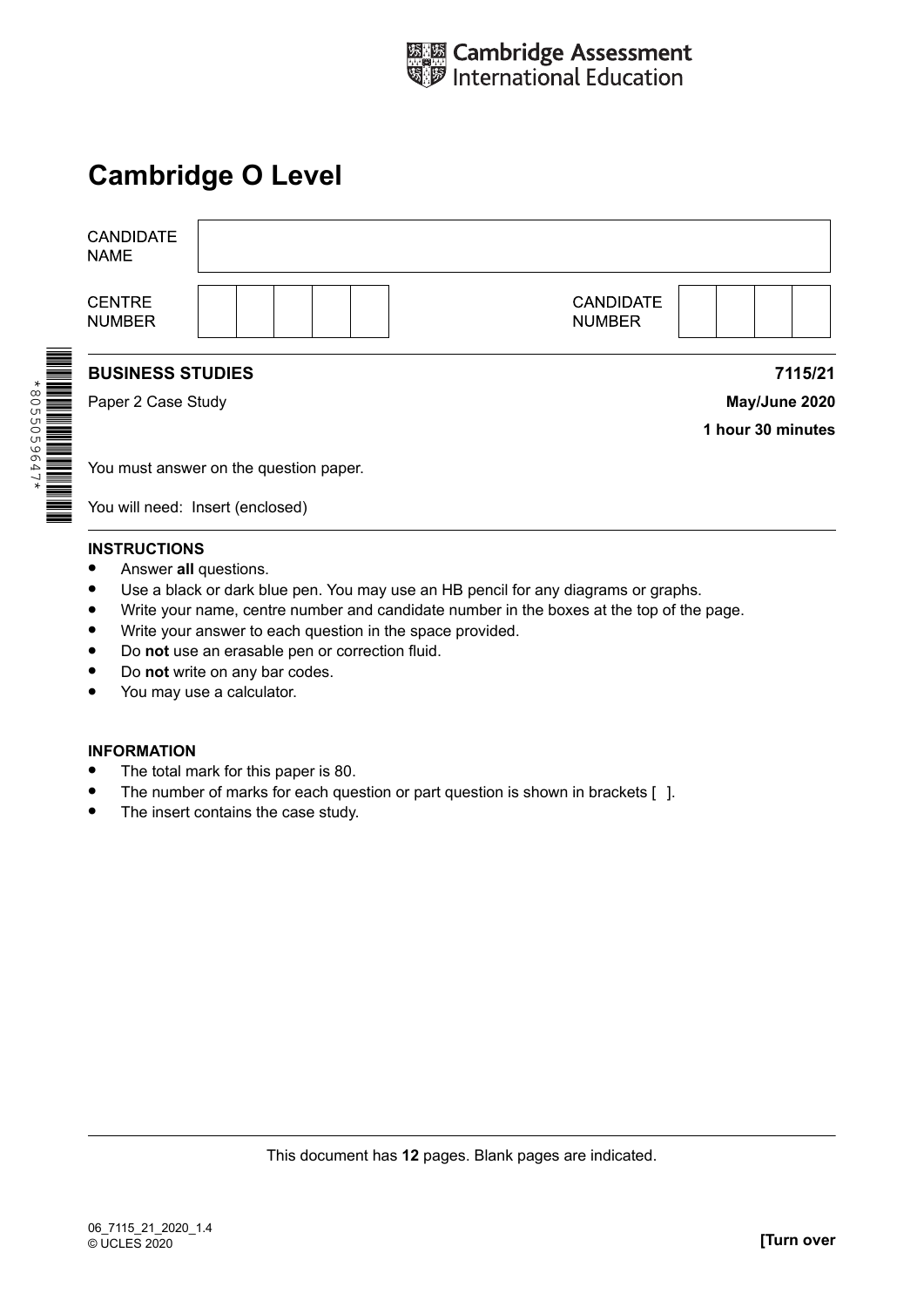(a) Explain four characteristics that make Simon a successful entrepreneur.  $\mathbf 1$ 

| [8] |
|-----|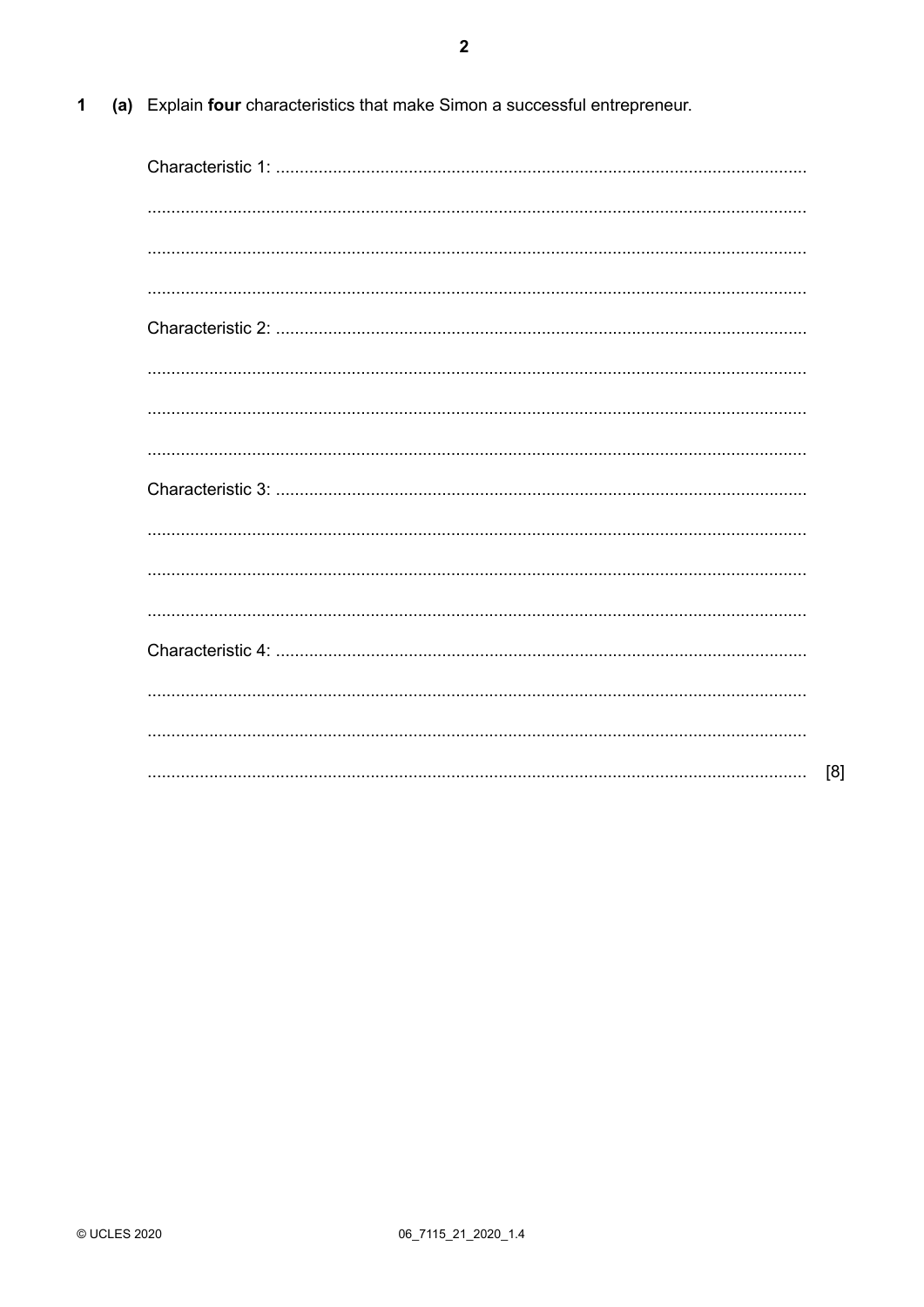(b) Explain the three main methods of production FJ could use to produce its products in the factory. Which method should FJ use? Justify your answer.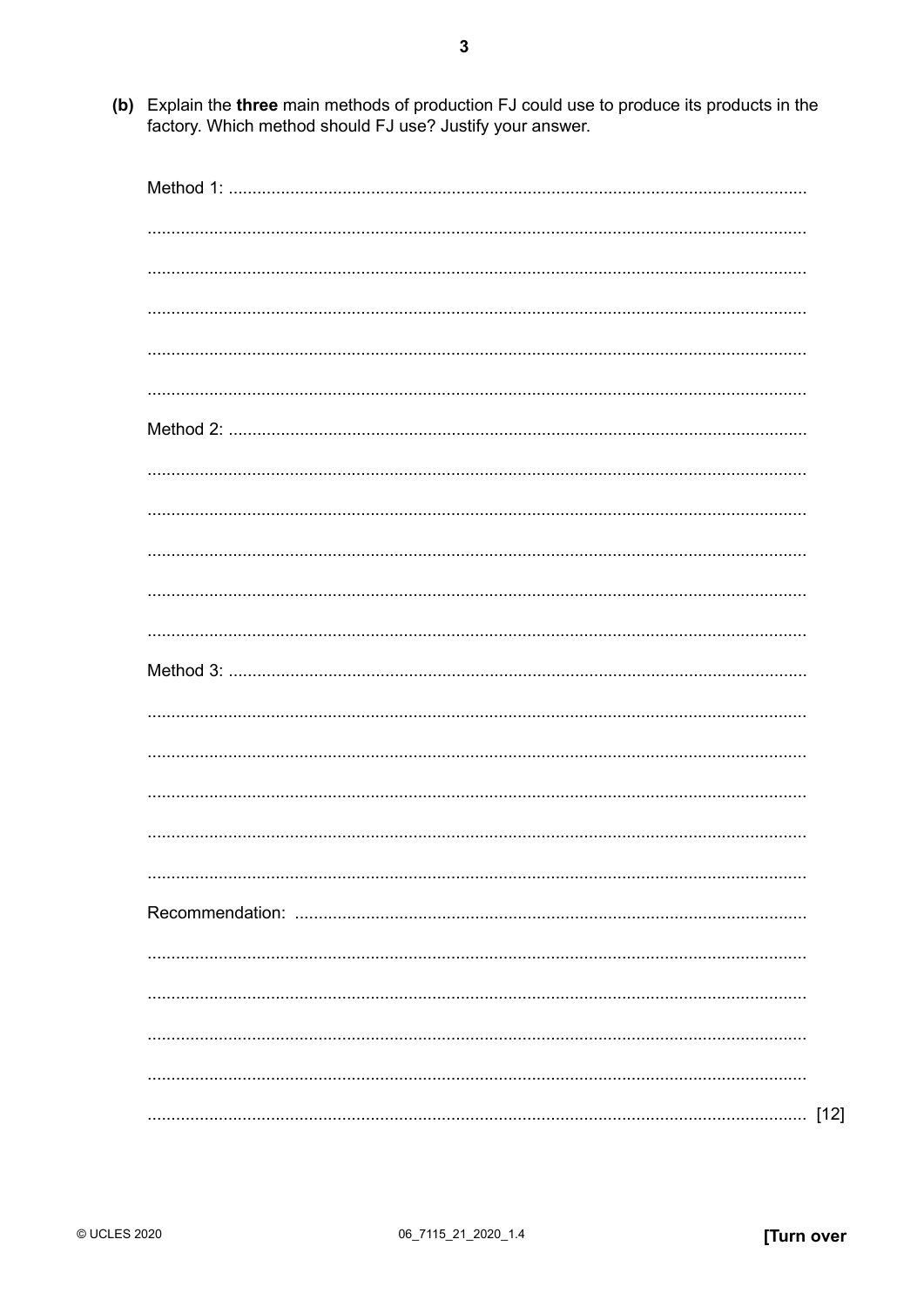(a) Explain one advantage and one disadvantage to Simon of using crowd-funding as a source of finance for FJ.  $\overline{\mathbf{2}}$ 

| [8] |
|-----|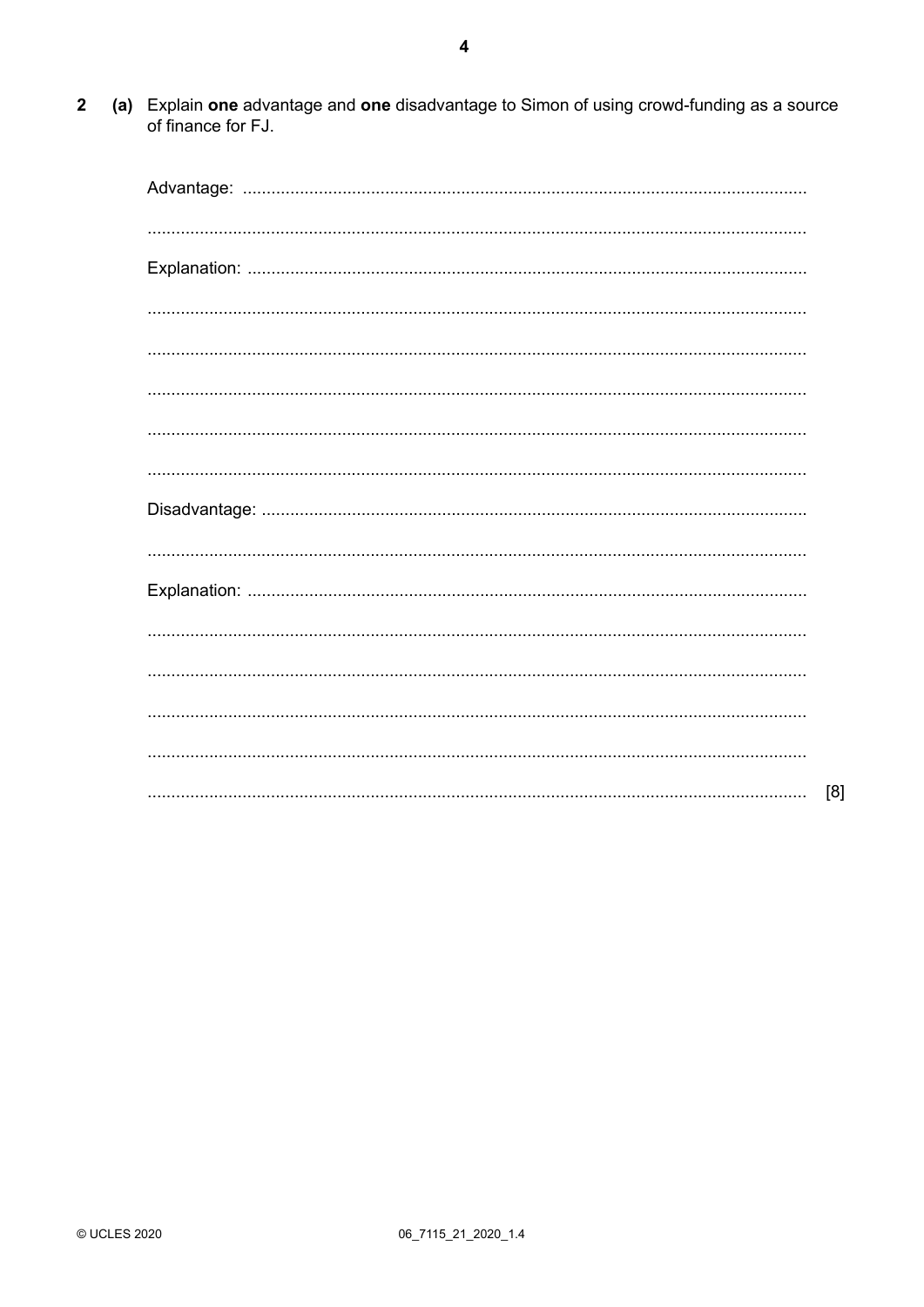- (b) Consider the following three methods of market research Simon used. Which do you think is the best method to use when deciding which product to produce? Justify your answer.
	- $\bullet$ Online questionnaire
	- Accessing government population data  $\bullet$
	- Focus group  $\bullet$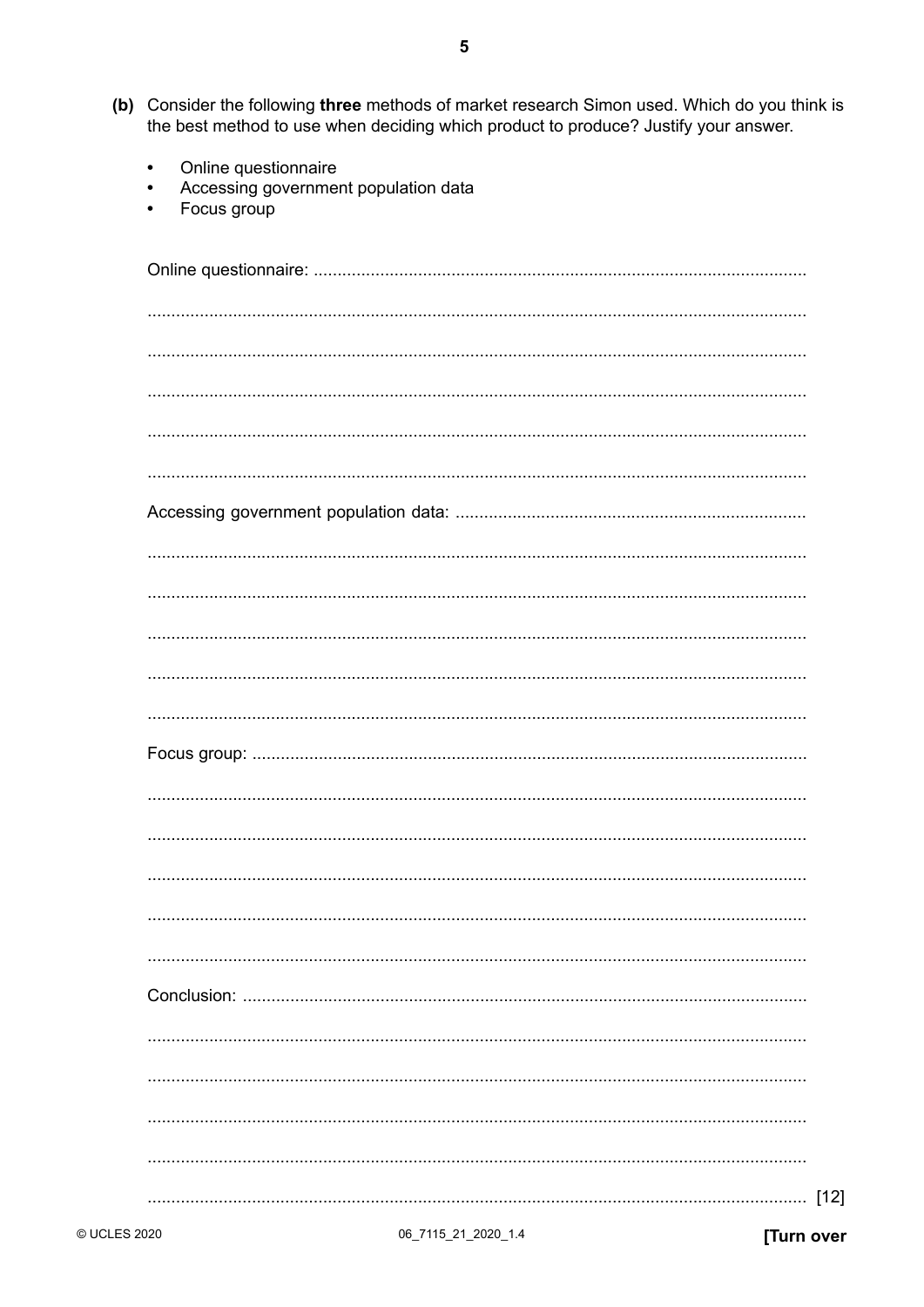(a) Explain four ways an increase in government spending may affect a business.  $\overline{\mathbf{3}}$ 

| [8] |
|-----|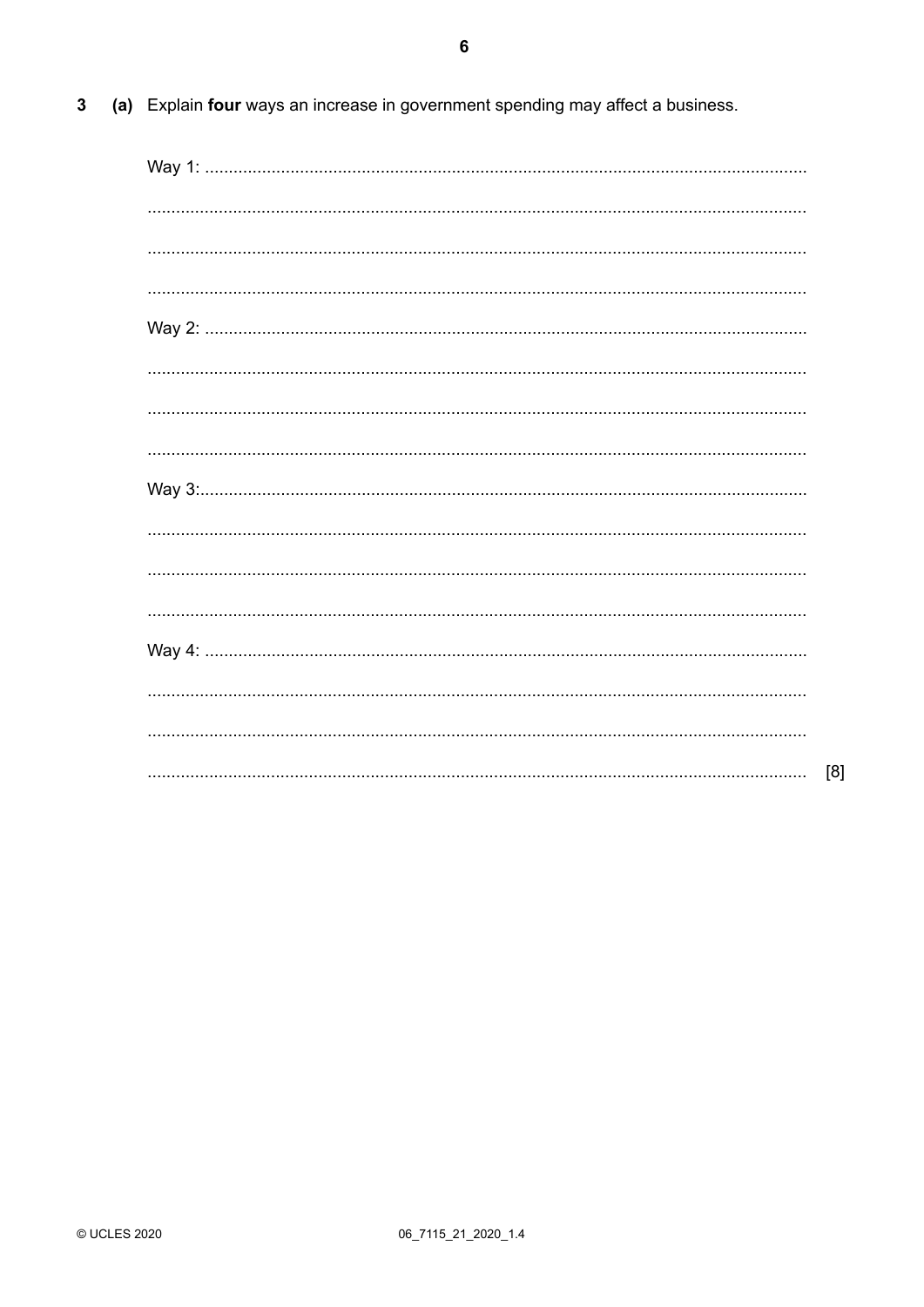(b) Referring to Appendix 2, consider the suitability of the three applicants for the position of manager. Which applicant should Simon select? Justify your answer.

| Joe: |  |
|------|--|
|      |  |
|      |  |
|      |  |
|      |  |
|      |  |
|      |  |
|      |  |
|      |  |
|      |  |
|      |  |
|      |  |
|      |  |
|      |  |
|      |  |
|      |  |
|      |  |
|      |  |
|      |  |
|      |  |
|      |  |
|      |  |
|      |  |
|      |  |
|      |  |
|      |  |
|      |  |
|      |  |
|      |  |
|      |  |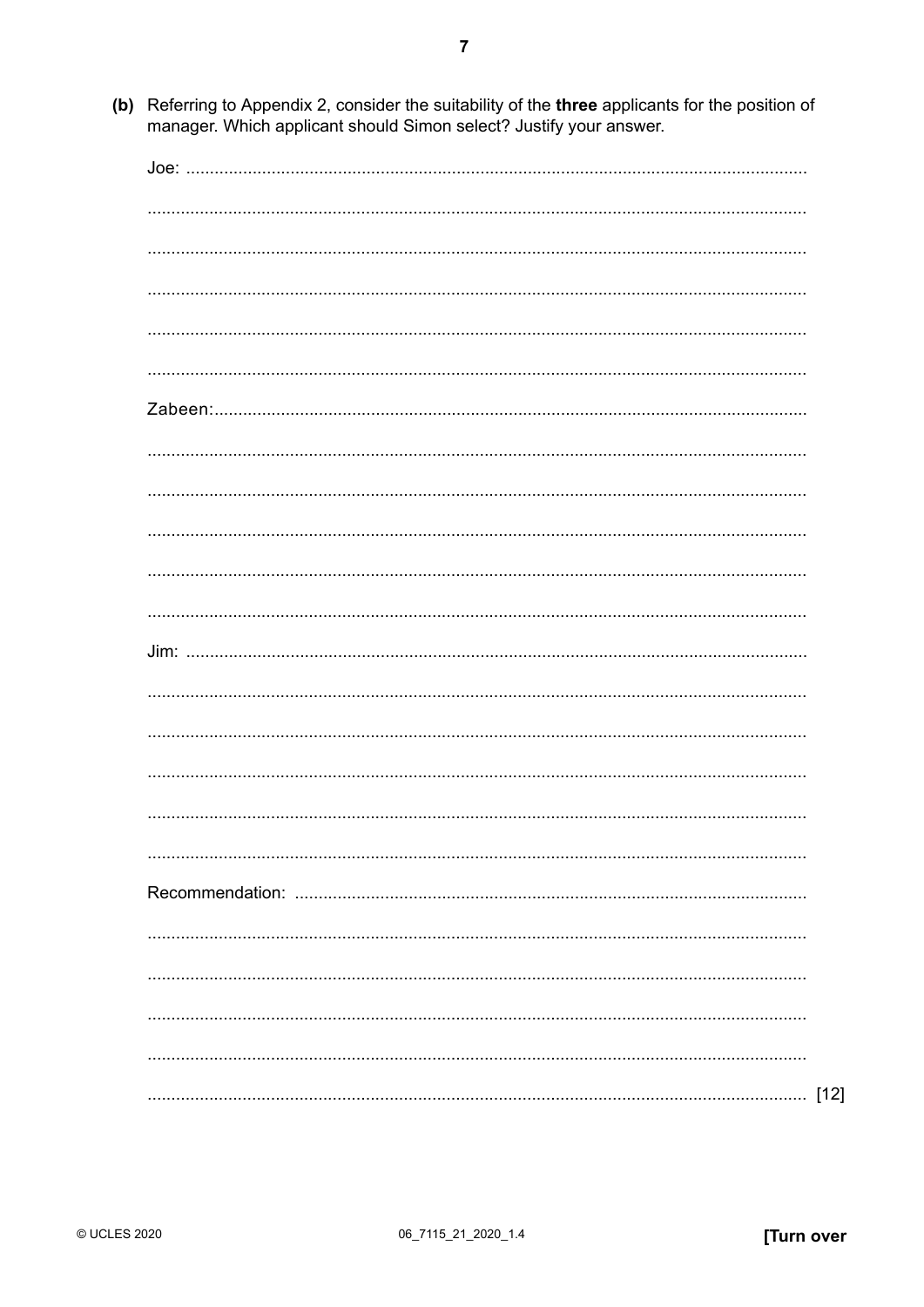$\bf{8}$ 

| $\overline{4}$ |  | (a) Explain two reasons why profit is important to FJ. |  |  |  |  |  |  |
|----------------|--|--------------------------------------------------------|--|--|--|--|--|--|
|----------------|--|--------------------------------------------------------|--|--|--|--|--|--|

| [8] |
|-----|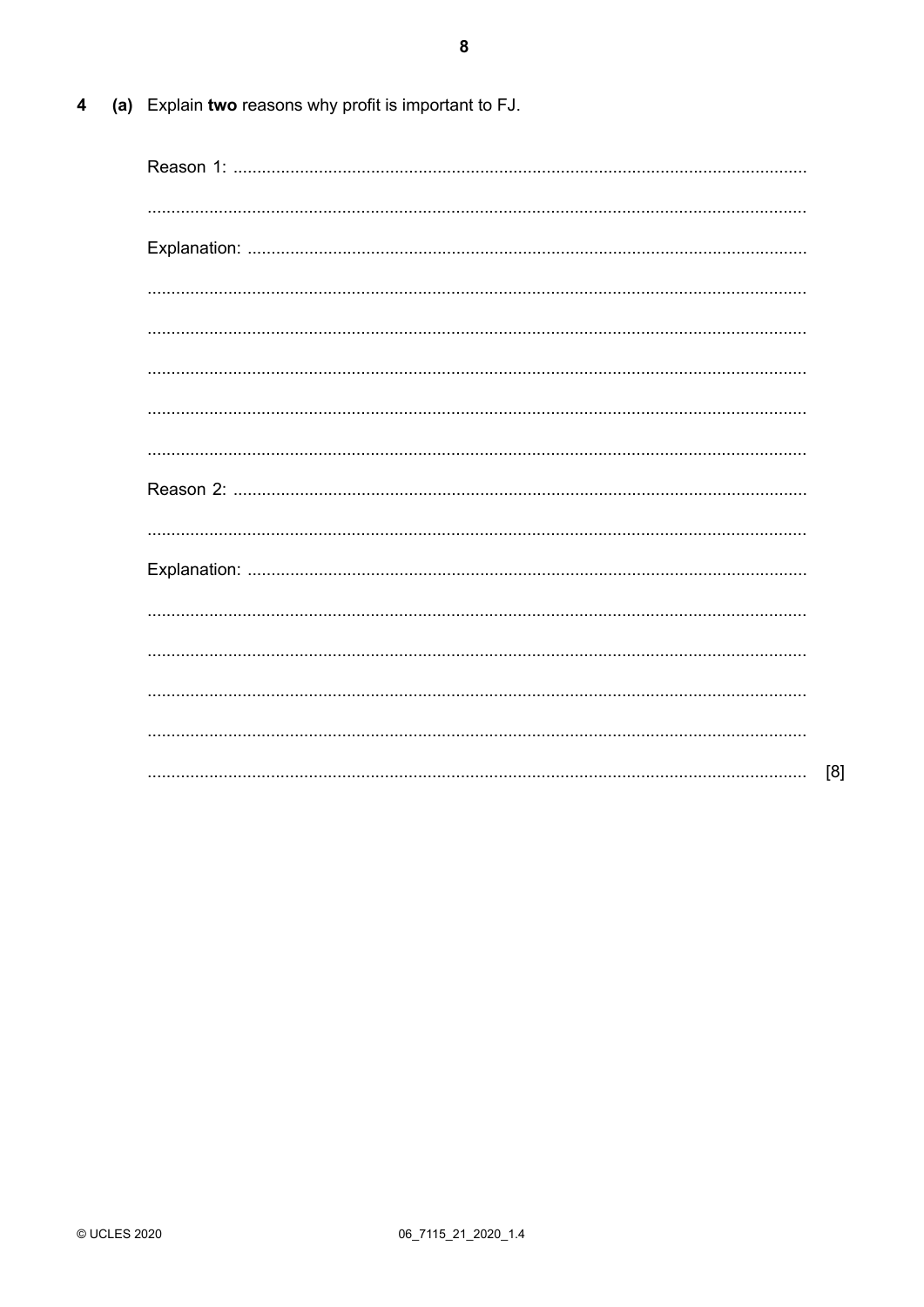(b) Consider the two products outlined in Appendix 3. Which product should FJ produce? Justify your answer using relevant calculations.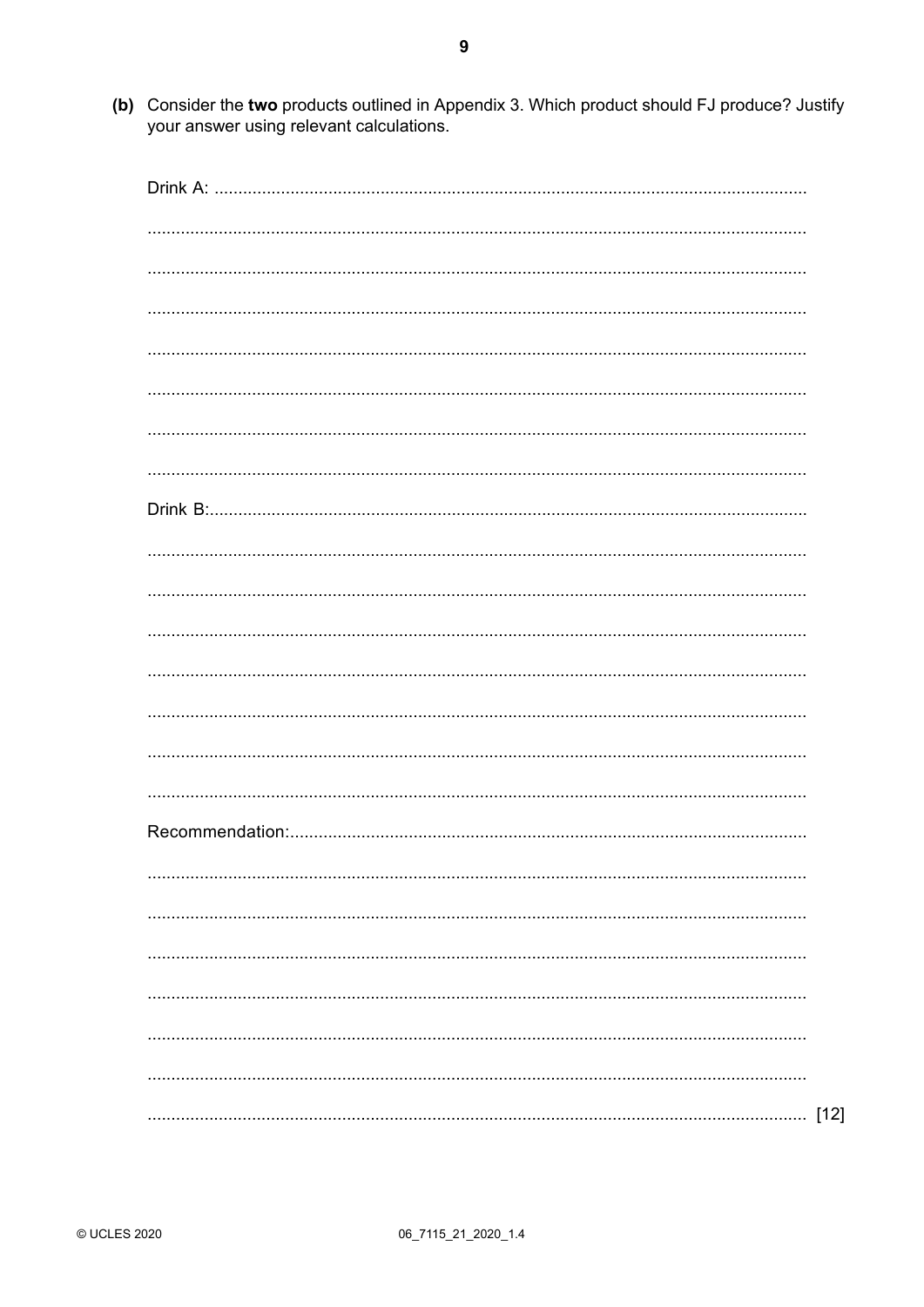## **BLANK PAGE**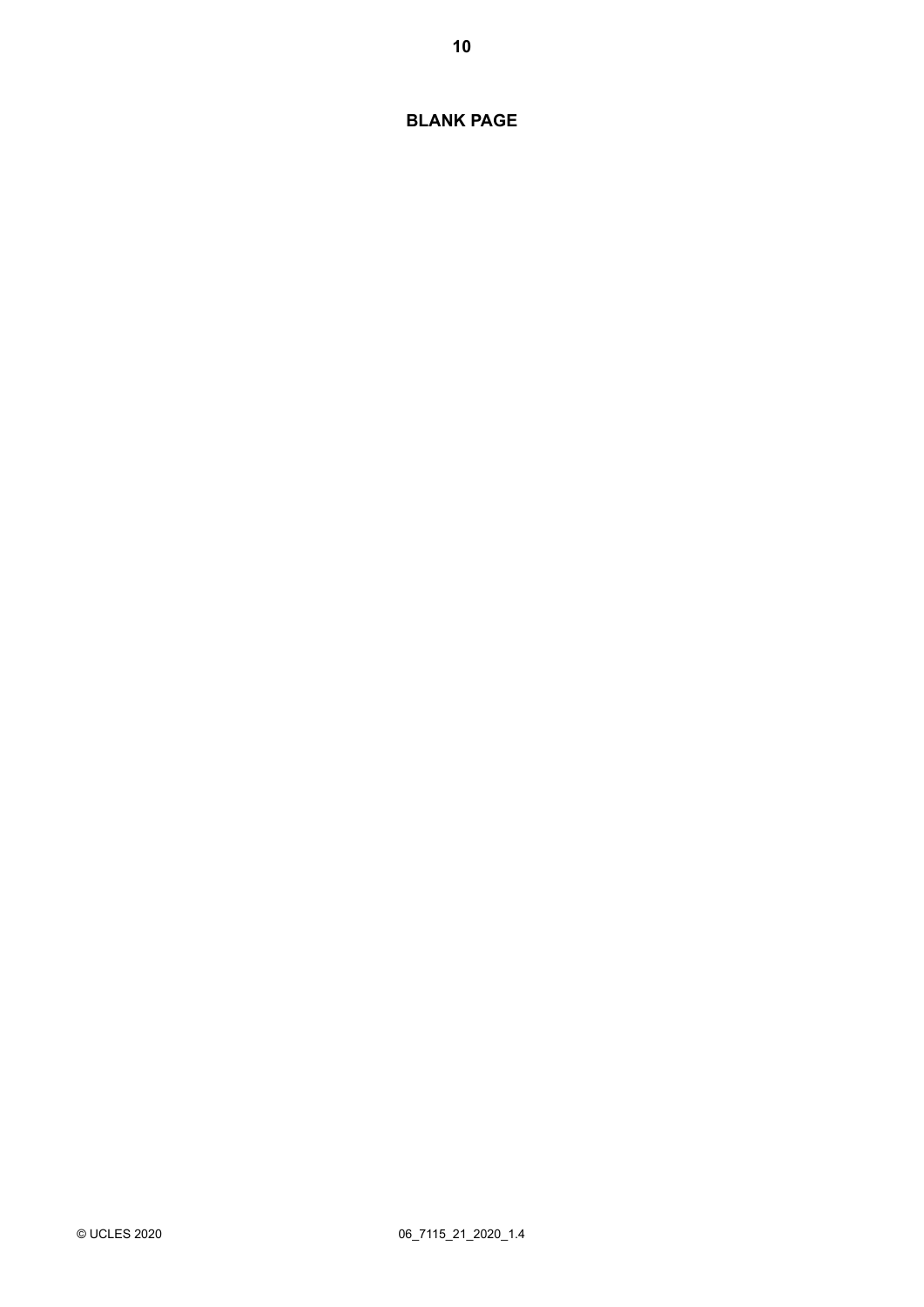## **BLANK PAGE**